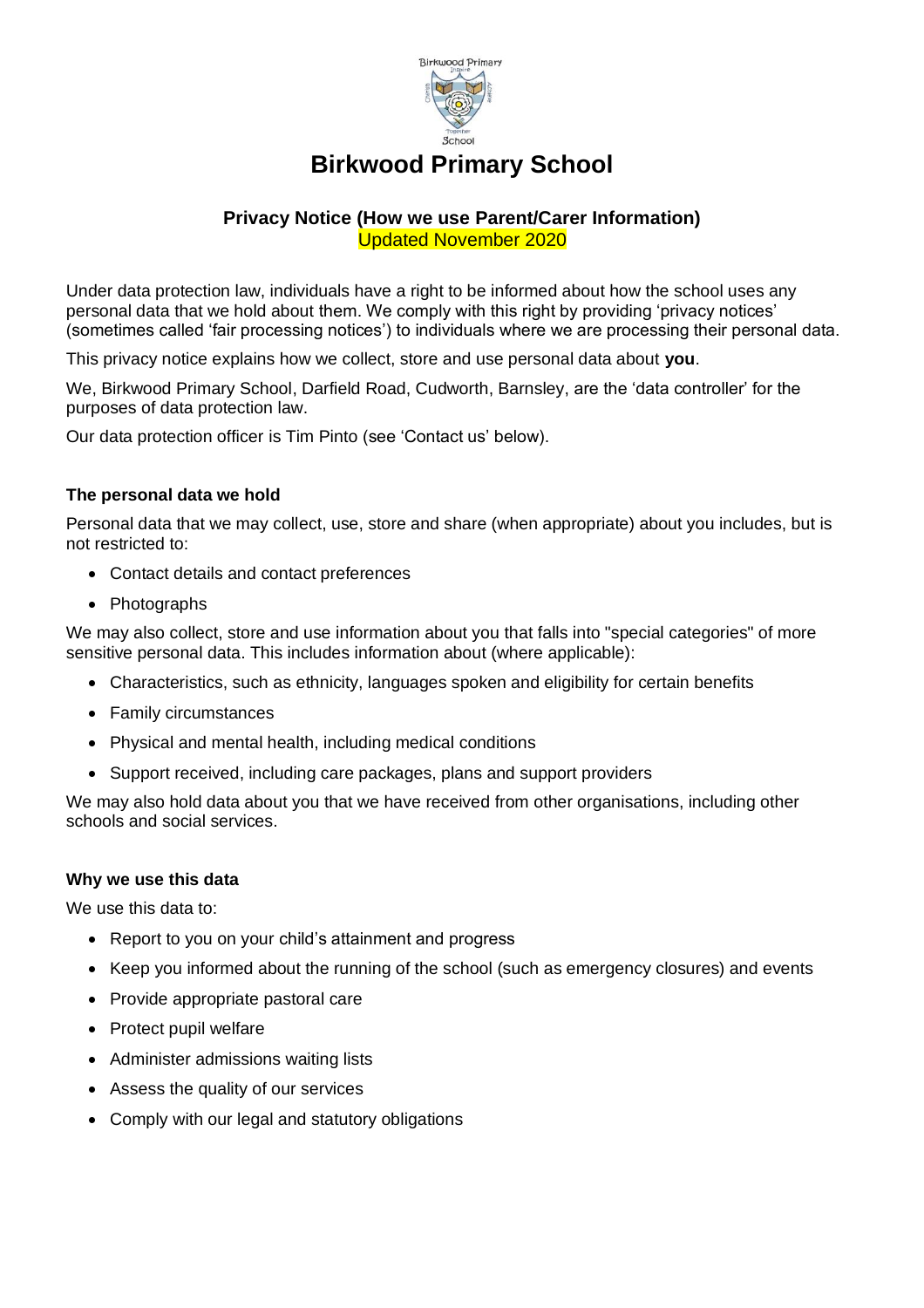# **Use of your personal data for marketing purposes**

Where you have given us consent to do so, Birkwood Primary School may send you marketing information by email or text promoting school events, charitable causes or services that may be of interest to you. You can withdraw consent or 'opt out' of receiving these emails and/or texts at any time by by contacting our data protection officer.

## **Our legal basis for using this data**

*.*We only collect and use your personal data when the law allows us to. Most commonly, we process it where:

- We need to comply with a legal obligation
- We need to perform an official task in the public interest
- We need to fulfil a contract we have entered into with you

Less commonly, we may also process your personal data in situations where:

- We have obtained consent to use it in a certain way
- We need to protect an individual's vital interests (protect their life)

Where you have provided us with consent to use your data, you may withdraw this consent at any time. We will make this clear when requesting your consent, and explain how you would go about withdrawing consent if you wish to do so.

Some of the reasons listed above for collecting and using your personal data overlap, and there may be several grounds which justify our use of your data.

# **Collecting this information**

While the majority of information we collect about you is mandatory, there is some information that can be provided voluntarily.

Whenever we seek to collect information from you, we make it clear whether you must provide this information (and if so, what the possible consequences are of not complying), or whether you have a choice.

## **How we store this data**

We keep personal information about you while your child is attending our school. We may also keep it beyond their attendance at our school if this is necessary in order to comply with our legal obligations. Our Schools Retention Schedule sets out how long we keep information about parents and carers.

Should you wish to see a copy of the schools retention schedule please contact our Bursar Suzy Savage in the school office.

# **Data sharing**

We do not share information about you with any third party without consent unless the law and our policies allow us to do so.

Where it is legally required, or necessary (and it complies with data protection law), we may share personal information about you with:

- Our local authority to meet our legal obligations to share certain information with it, such as safeguarding concerns and information about exclusions
- Government departments or agencies
- Our regulator, Ofsted, Independent Schools Inspectorate
- Suppliers and service providers to enable them to provide the service we have contracted them for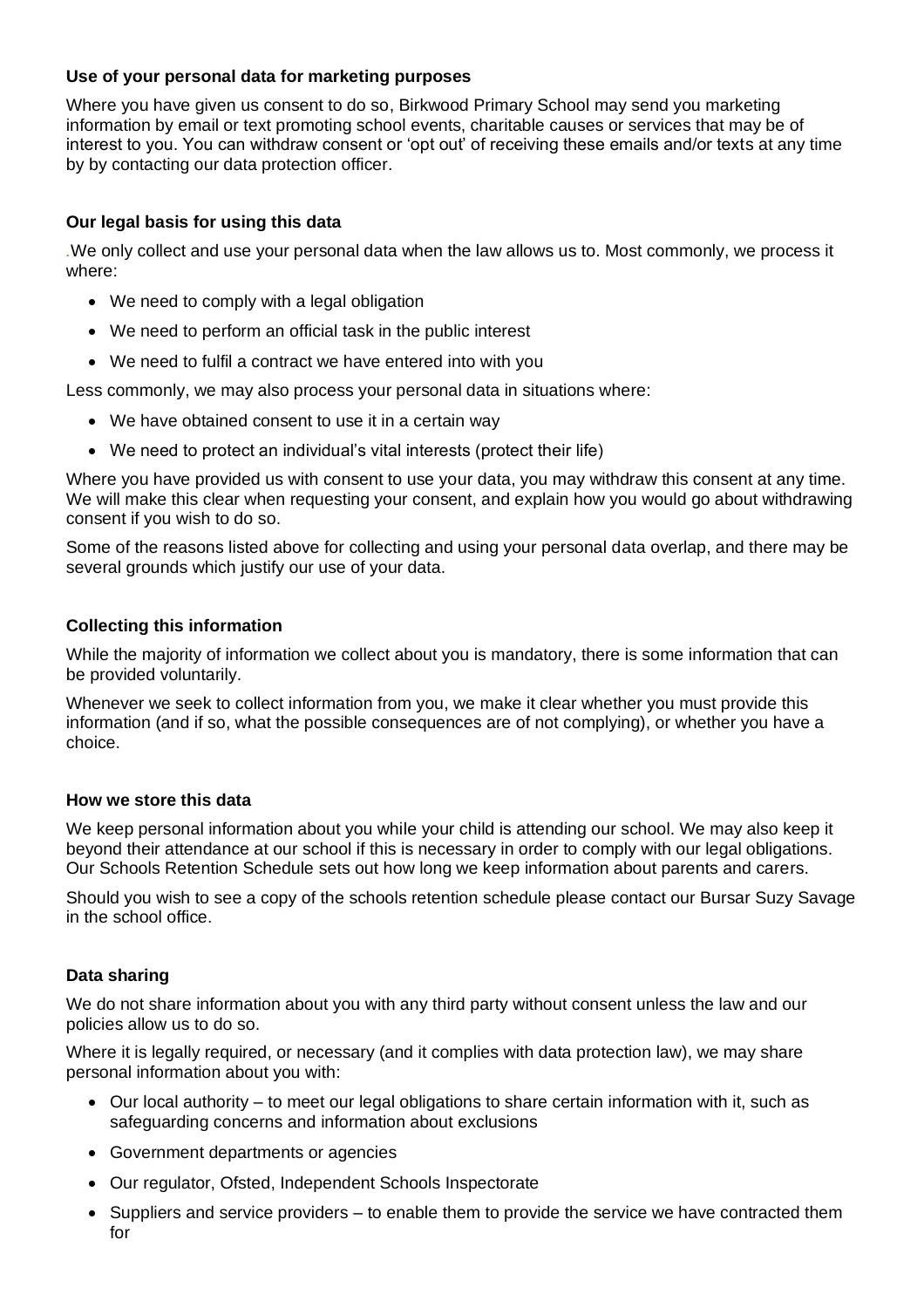- Financial organisations
- Our auditors
- Survey and research organisations
- Health authorities
- Security organisations
- Health and social welfare organisations
- Professional advisers and consultants
- Charities and voluntary organisations
- Police forces, courts, tribunals

# **Please Note: Personal data of parents/carers may also be shared with NHS/Public Health Agencies where relevant to the Covid-19 Pandemic.**

## **Your rights**

## **How to access personal information that we hold about you**

Individuals have a right to make a 'subject access request' to gain access to personal information that the school holds about them.

If you make a subject access request, and if we do hold information about you, we will:

- Give you a description of it
- Tell you why we are holding and processing it, and how long we will keep it for
- Explain where we got it from, if not from you
- Tell you who it has been, or will be, shared with
- Let you know whether any automated decision-making is being applied to the data, and any consequences of this
- Give you a copy of the information in an intelligible form

You may also have the right for your personal information to be transmitted electronically to another organisation in certain circumstances.

If you would like to make a request, please contact our data protection officer.

## **Your other rights regarding your data**

Under data protection law, individuals have certain rights regarding how their personal data is used and kept safe. You have the right to:

- Object to the use of your personal data if it would cause, or is causing, damage or distress
- Prevent your data being used to send direct marketing
- Object to the use of your personal data for decisions being taken by automated means (by a computer or machine, rather than by a person)
- In certain circumstances, have inaccurate personal data corrected, deleted or destroyed, or restrict processing
- Claim compensation for damages caused by a breach of the data protection regulations

To exercise any of these rights, please contact our data protection officer.

# **Complaints**

We take any complaints about our collection and use of personal information very seriously.